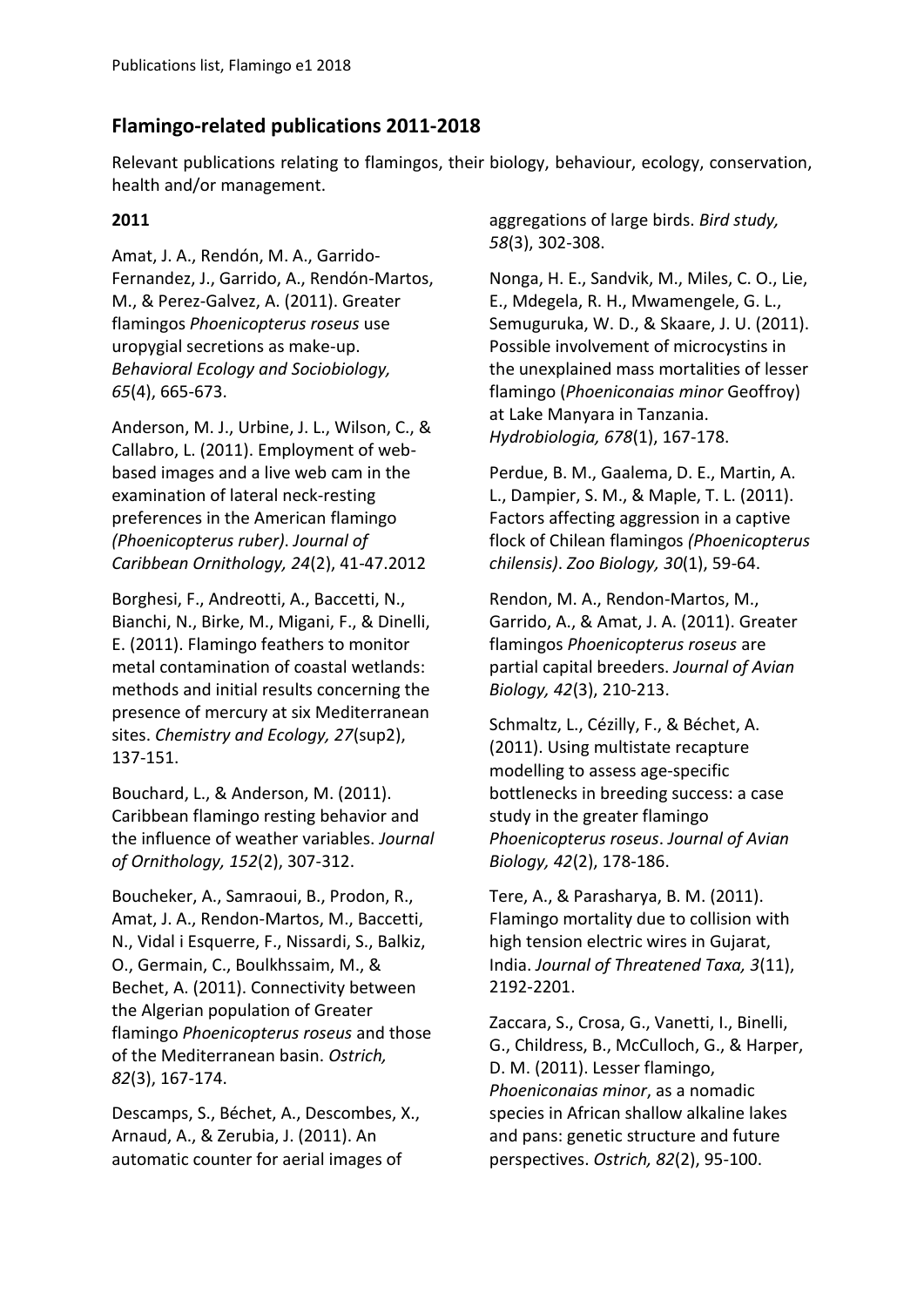Zimmermann, D., Anderson, M. D., Lane, E., Van Wilpe, E., Carulei, O., Douglass, N., Williamson, A.-L., & Kotze, A. (2011). Avian poxvirus epizootic in a breeding population of lesser flamingos *(Phoenicopterus minor)* at Kamfers Dam, Kimberley, South Africa. *Journal of Wildlife Diseases, 47*(4), 989-993.

#### **2012**

Bechet, A., Rendón-Martos, M., Rendón, M. Á., Amat, J. A., Johnson, A. R., & Gauthier-Clerc, M. (2012). Global economy interacts with climate change to jeopardize species conservation: the case of the greater flamingo in the Mediterranean and West Africa. *Environmental conservation, 39*(1), 1-3.

Bucher, E. H., & Curto, E. (2012). Influence of long-term climatic changes on breeding of the Chilean flamingo in Mar Chiquita, Cordoba, Argentina. *Hydrobiologia, 697*(1), 127-137.

Burgdorf-Moisuk, A., Wack, R., Ziccardi, M., Larsen, R. S., & Hopper, K. (2012). Validation of lactate measurement in American flamingo *(Phoenicopterus ruber)* plasma and correlation with duration and difficulty of capture. *Journal of Zoo and Wildlife Medicine, 43*(3), 450-458.

Geraci, J., Bechet, A., Cezilly, F., Ficheux, S., Baccetti, N., Samraoui, B., & Wattier, R. (2012). Greater flamingo colonies around the Mediterranean form a single interbreeding population and share a common history. *Journal of Avian Biology, 43*(4), 341-354.

Hurley-Sanders, J. L., Bowman, K. F., Wolfe, B. A., Nutter, F. B., Sladky, K. K., & Stoskopf, M. K. (2012). Use of thermography and fluorescein angiography in the management of a Chilean flamingo with avascular necrosis

of the wing. *Journal of Avian Medicine and Surgery, 26*(4), 255-257.

Melchor, R. N., Cardonatto, M. C., & Visconti, G. (2012). Palaeonvironmental and palaeoecological significance of flamingo-like footprints in shallowlacustrine rocks: an example from the Oligocene–Miocene Vinchina Formation, Argentina. *Palaeogeography, Palaeoclimatology, Palaeoecology, 315*, 181-198.

Montalti, D., Graña Grilli, M., Maragliano, R. E., & Cassini, G. (2012). The reliability of morphometric discriminant functions in determining the sex of Chilean flamingos *Phoenicopterus chilensis*. *Current Zoology, 58*(6), 851-855.

Nielsen, A. M. W., Nielsen, S. S., King, C. E., & Bertelsen, M. F. (2012). Risk factors for development of foot lesions in captive flamingos (Phoenicopteridae). *Journal of Zoo and Wildlife Medicine, 43*(4), 744-749.

Phillips, P., & Mc Dermott, L. (2012). Using biometric measurements to predict the gender of Chilean flamingos *Phoenicopterus chilensis* at Dublin Zoo. *International Zoo Yearbook, 46*(1), 189- 194.

Pradel, R., Choquet, R., & Béchet, A. (2012). Breeding experience might be a major determinant of breeding probability in long-lived species: The case of the greater flamingo. *PloS One, 7*(12), e51016.

Rendon, M. A., Garrido, A., Guerrero, J. C., Rendon-Martos, M., & Amat, J. A. (2012). Crop size as an index of chick provisioning in the greater flamingo *Phoenicopterus roseus*. *Ibis, 154*(2), 379-388.

Samraoui, B., & Samraoui, F. (2013). An ornithological survey of Algerian wetlands: Important Bird Areas, Ramsar sites and threatened species. *Wildfowl, 58*(58), 71-96.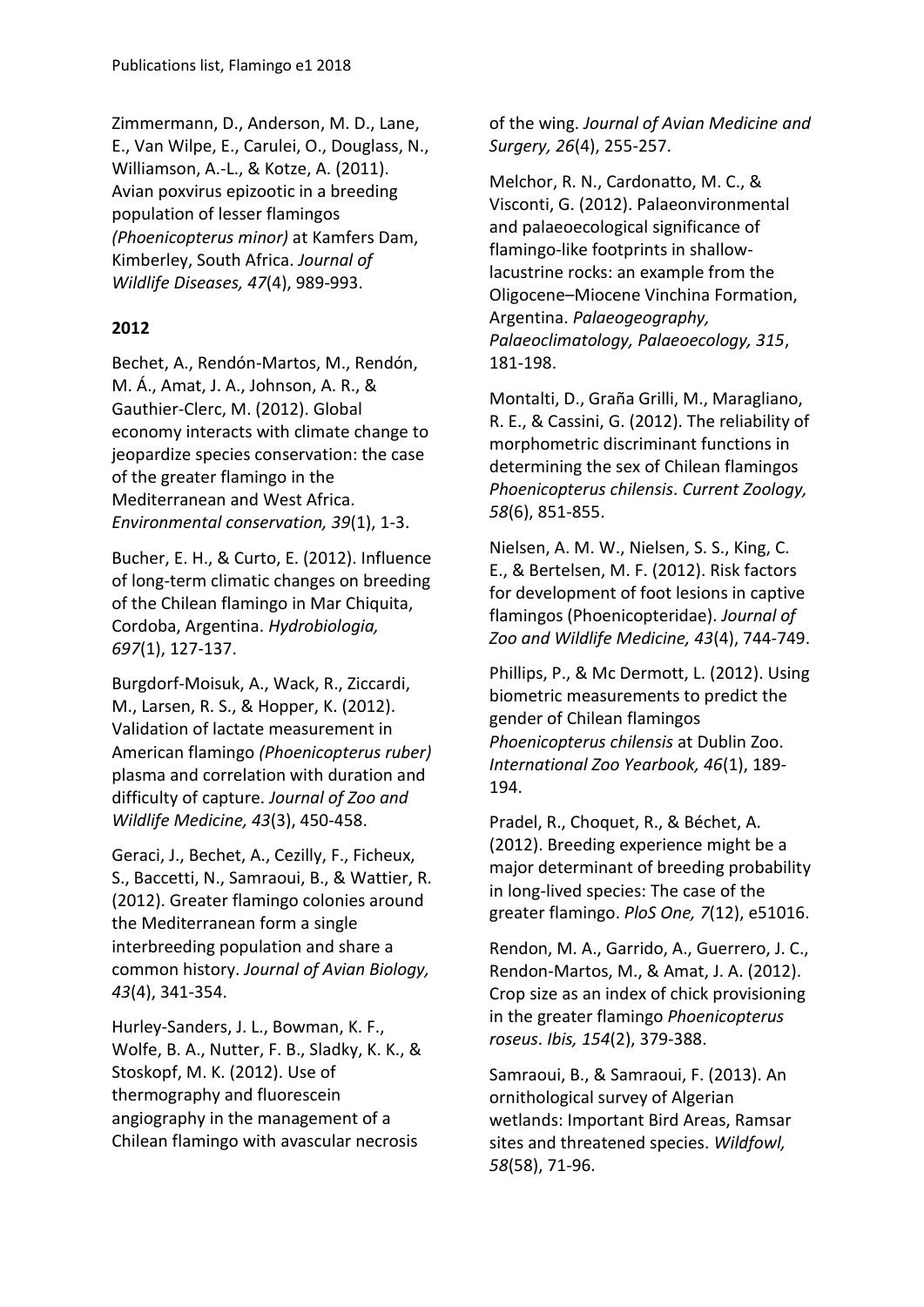Sanz-Aguilar, A., Béchet, A., Germain, C., Johnson, A. R., & Pradel, R. (2012). To leave or not to leave: Survival trade-offs between different migratory strategies in the greater flamingo. *Journal of Animal Ecology, 81*(6), 1171-1182.

Scott, J. J., Renaut, R. W., & Owen, R. B. (2012). Impacts of flamingos on saline lake margin and shallow lacustrine sediments in the Kenya Rift Valley. *Sedimentary Geology, 277–278*(0), 32-51.

Williams, S. A., & Anderson, M. J. (2012). Pair bonding and lateral neck-resting preferences in captive Caribbean flamingos *(Phoenicopterus ruber)*. *Laterality, 17*(5), 565-582.

## **2013**

Benato, L., Rice, C. J., Wernery, U., McKeown, S., & Bailey, T. A. (2013). Serum concentrations of vitamins and trace elements in clinically healthy greater flamingos *(Phoenicopterus roseus)* and lesser flamingos *(Phoeniconaias minor)*. *Journal of Zoo and Wildlife Medicine, 44*(2), 245-250.

Bouaguel, L., Saheb, M., Bensaci, E., Bougoudjil, S., Bouslama, Z., & Houhamdi, M. (2013). Status and diurnal behavior of the greater flamingo *Phoenicopterus roseus* in Algerian eastern high plains. *Annals of Biological Research, 4*(8), 232- 237.

Cruz, N. N., Barisón, C., Romano, M., Arengo, F., Derlindati, E. J., & Barberis, I. (2013). A new record of James's flamingo *(Phoenicoparrus jamesi)* from Laguna Melincué, a lowland wetland in East-Central Argentina. *The Wilson Journal of Ornithology, 125*(1), 217-221.

Hill, L. M., Bowerman, W. W., Roos, J. C., Bridges, W. C., & Anderson, M. (2013). Effects of water quality changes on phytoplankton and lesser flamingo

*Phoeniconaias minor* populations at Kamfers Dam, a saline wetland near Kimberley, South Africa. *African Journal of Aquatic Science, 38*(3), 287-294.

Hinton, M. G., Bendelow, A., Lantz, S., Wey, T. M., Schoen, L., Brockett, R., & Karubian, J. (2013). Patterns of aggression among captive American flamingos *(Phoenicopterus ruber)*. *Zoo Biology, 32*(4), 445-453.

Hughes, A. L., Raynes, A., Driscoll, C., & Babler, J. (2013). Behavioral correlates of post-breeding weight change in a captive flock of American flamingos *(Phoenicopterus ruber ruber)*. *Zoo Biology, 32*(2), 204-209.

Kaggwa, M., Gruber, M., Oduor, S., & Schagerl, M. (2013). A detailed time series assessment of the diet of lesser flamingos: further explanation for their itinerant behaviour. *Hydrobiologia, 710*(1), 83-93.

Metcalf, J. S., Banack, S. A., Kotut, K., Krienitz, L., & Codd, G. A. (2013). Amino acid neurotoxins in feathers of the lesser flamingo, *Phoeniconaias minor*. *Chemosphere, 90*(2), 835-839.

Moreno-Opo, R., Sidaty, Z. O., Baldò, J. M., Garcìa, F., Daf, D. O. S., & Gonzàlez, L. M. (2013). A breeding colony of the Near Threatened lesser flamingo *Phoeniconaias minor* in western Africa: a conservation story of threats and land management. *Bird Conservation International, 23*(4), 426-436.

Peluso, A. I., Royer, E. A., Wall, M. J., & Anderson, M. J. (2013). The relationship between environmental factors and flamingo aggression examined via internet resources. *Avian Biology Research, 6*(3), 215-220.

Tebbs, E. J., Remedios, J. J., Avery, S. T., & Harper, D. M. (2013). Remote sensing the hydrological variability of Tanzania's Lake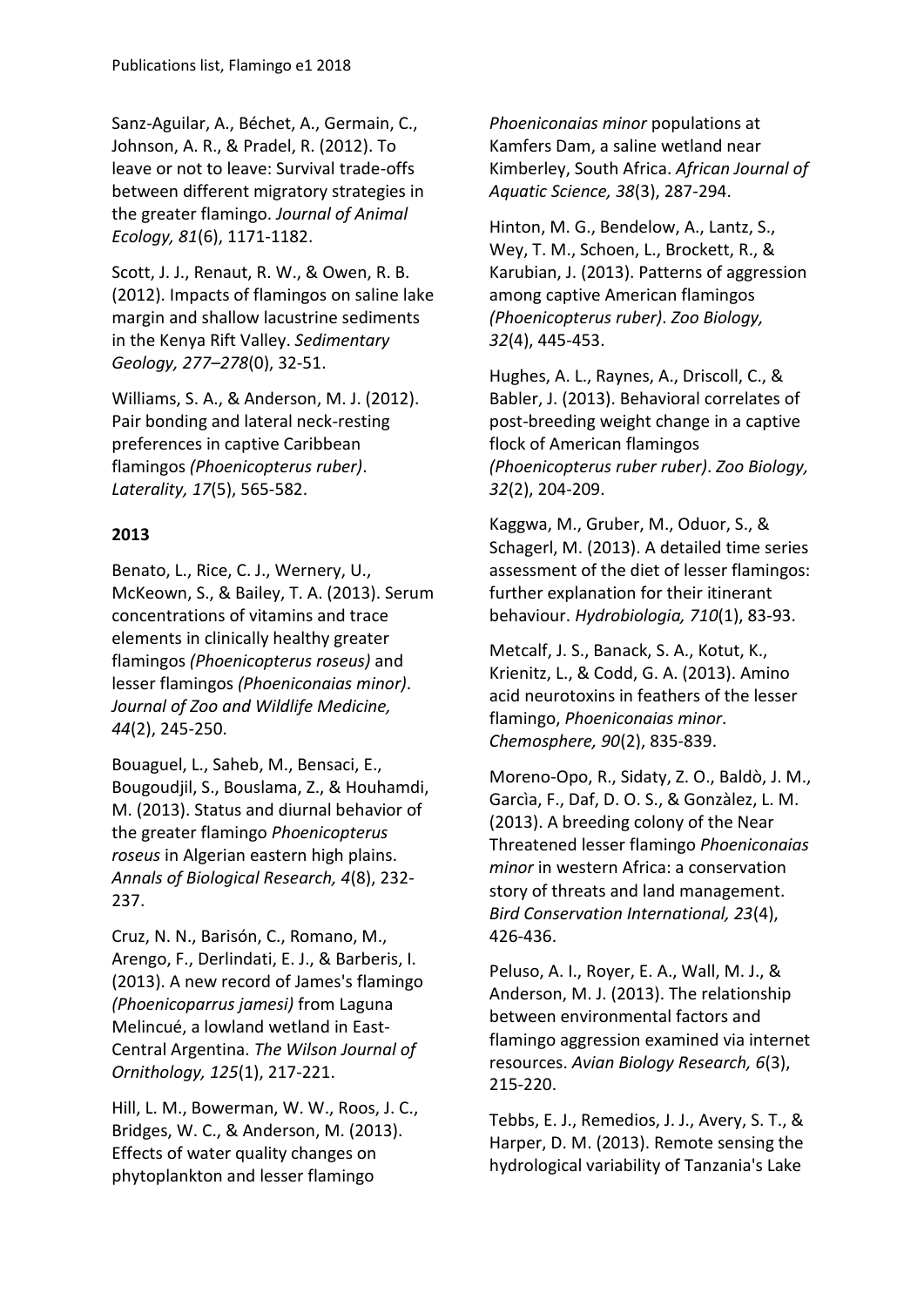Natron, a vital lesser flamingo breeding site under threat. *Ecohydrology & Hydrobiology, 13*(2), 148-158.

Tebbs, E. J., Remedios, J. J., & Harper, D. M. (2013). Remote sensing of chlorophylla as a measure of cyanobacterial biomass in Lake Bogoria, a hypertrophic, saline– alkaline, flamingo lake, using Landsat ETM+. *Remote Sensing of Environment, 135*, 92-106.

Touati, L., & Samraoui, B. (2013). Diversity and distribution of avian lice on greater flamingo chicks *(Phoenicopterus roseus)* in Algeria. *Avian Biology Research, 6*(4), 261- 268.

Wyss, F., Wenker, C., Hoby, S., Gardelli, B., Studer-Thiersch, A., von Houwald, F., Schumacher, V., Clauss, M., Doherr, M. G., & Häfeli, W. (2013). Factors influencing the onset and progression of pododermatitis in captive flamingos (Phoenicopteridae). *Schweizer Archiv für Tierheilkunde, 155*(9), 497-503.

## **2014**

Bernardon, B., & Valsecchi, J. (2014). First record of the Andean Flamingo in the Brazilian Amazon. *Revista Brasileira de Ornitologia-Brazilian Journal of Ornithology, 22*(3), 285-287.

Cooper, J. E., Deacon, A. E., & Nyariki, T. (2014). Post-mortem examination and sampling of African flamingos (Phoenicopteridae) under field conditions. *Ostrich, 85*(1), 75-83.

Derlindati, E. J., Romano, M. C., Cruz, N. N., Barisón, C., Arengo, F., & Barberis, I. M. (2014). Seasonal activity patterns and abundance of Andean flamingo *(Phoenicoparrus andinus)* at two contrasting wetlands in Argentina. *Ornitologia Neotropical, 25*, 317-331.

Deville, A.-S., Labaude, S., Robin, J.-P., Béchet, A., Gauthier-Clerc, M., Porter, W., Fitzpatrick, M., Mathewson, P., & Grémillet, D. (2014). Impacts of extreme climatic events on the energetics of longlived vertebrates: the case of the greater flamingo facing cold spells in the Camargue. *Journal of Experimental Biology, 217*(20), 3700-3707.

Dias, R. A., & Cardozo, J. B. (2014). First record of the puna flamingo *Phoenicoparrus jamesi* (Sclater, 1886) (Aves: Phoenicopteridae) for the Atlantic coast of South America. *Check List, 10*(5), 1150-1151.

Frias-Soler, R., Tindle, E., Lopez, G. E., Blomberg, S., Studer-Thiersch, A., Wink, M., & Tindle, R. W. (2014). Genetic and phenotypic evidence supports evolutionary divergence of the American flamingo *(Phoenicopterus ruber)* population in the Galápagos Islands. *Waterbirds, 37*(4), 349-468.

Hughes, A. L., & Driscoll, C. (2014). Being in the thick of things: context-dependent network centrality in a captive flock of American flamingos. *Journal of Ethology, 32*(2), 83-90.

Kihwele, E. S., Lugomela, C., & Howell, K. M. (2014). Temporal changes in the lesser flamingos' population *(Phoenicopterus minor)* in relation to phytoplankton abundance in Lake Manyara, Tanzania. *Open Journal of Ecology, 43809,17 pages*  (http://file.scirp.org/Html/7- 1380192\_43809.htm).

King, C. E. (2014). Flamingos in captivity: thoughts on how and why. In M. Lamont (Ed.), *Conservation through aviculture ISBBC 2007: Proceedings of the IV International Symposium on Breeding Birds in Captivity* (pp. 232-251). Surrey, Canada: Hancock House Publishers.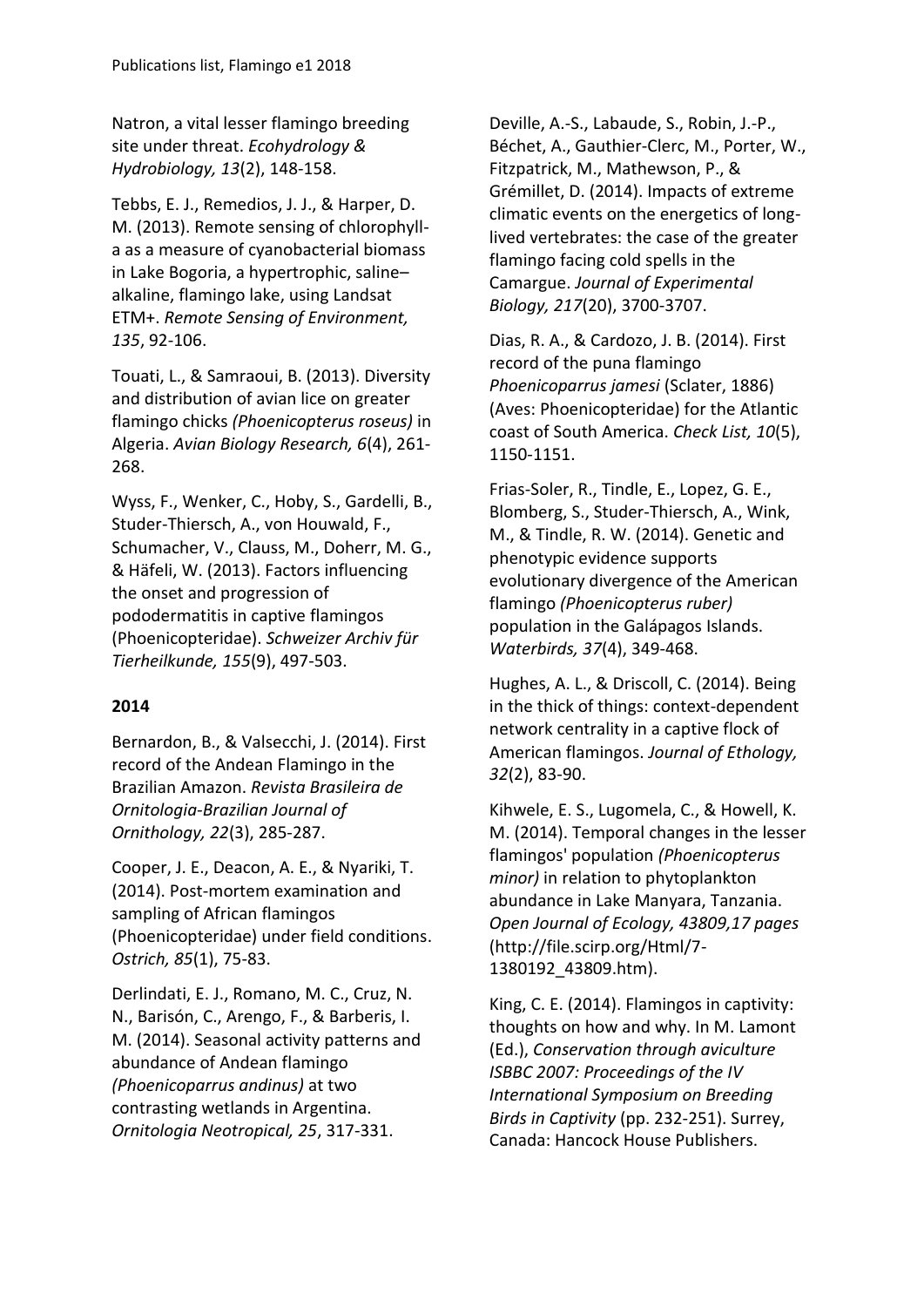King, C. E., & Bračko, A. (2014). Nineteen years of management for Phoenicopteriformes in European Association of Zoos and Aquaria institutions: The Fabulous Flamingo Surveys and strategies to increase reproduction in captivity. *International Zoo Yearbook, 48*(1), 184-198.

Klausen, B. (2014). A mixed-species exhibit for African water birds (including pelicans, flamingos, spoonbills and storks) at Odense Zoo, Denmark: breeding success, animal welfare and education. *International Zoo Yearbook, 48(1),* 61-68

Kumssa, T., & Bekele, A. (2014). Feeding ecology of lesser flamingos *(Phoeniconaias minor)* in Abijata-Shalla Lakes National Park (ASLNP) with special reference to lakes Abijata and Chitu, Ethiopia. *Asian Journal of Biological Sciences, 7*(2), 57-65.

Kumssa, T., & Bekele, A. (2014). Current population status and activity pattern of lesser flamingos *(Phoeniconaias minor)* and greater flamingo *(Phoenicopterus roseus)* in Abijata-Shalla Lakes National Park (ASLNP), Ethiopia. *International Journal of Biodiversity, Volume 2014, Article ID 295362*, 1-8.

Mayr, G. (2014). The Eocene Juncitarsus – its phylogenetic position and significance for the evolution and higher-level affinities of flamingos and grebes. *Comptes Rendus Palevol, 13*(1), 9-18.

Mesbaha, A., Baaziza, N. B., Baaziza, N., Boulkhssaima, M., Bouzida, A., Ouldjaouia, A., Bouchekera, A., Nedjaha, R., Touatia, L., & Samraouia, F. (2014). Greater flamingo *Phoenicopterus roseus* breeding attempts on the Hauts Plateaux and in the Algerian Sahara, in 2011–13. *Bulletin of the African Bird Club, 21*, 187-192.

Peduzzi, P., Gruber, M., Gruber, M., & Schagerl, M. (2014). The virus's tooth: cyanophages affect an African flamingo population in a bottom-up cascade. *The ISME journal, 8*(6), 1346.

Pelusuo, A. I., & Anderson, M. J. (2014). The role of lateralization in feeding behavior and scratching preference in relation to social behavior in captive Caribbean flamingos *(Phoenicopterus ruber)*. *Animal Behavior and Cognition, 1*(1), 51-65.

Rose, P. E., Croft, D. P., & Lee, R. (2014). A review of captive flamingo (Phoenicopteridae) welfare: A synthesis of current knowledge and future directions. *International Zoo Yearbook, 48*(1), 139- 155.

Royer, E. A., & Anderson, M. J. (2014). Evidence of a dominance hierarchy in captive Caribbean flamingos and its relation to pair bonding and physiological measures of health. *Behavioural Processes, 105*(0), 60-70.

Straubinger-Gansberger, N., Gruber, M., Kaggwa, M. N., Lawton, L., Oduor, S. O., & Schagerl, M. (2014). Sudden flamingo deaths in Kenyan Rift Valley lakes. *Wildlife Biology, 20*(3), 185-189.

Suedmeyer, W. K., & Trupkiewicz, J. G. (2014). Fatal envenomation of a Chilean flamingo *(Phoenicopterus chilensis)* from eastern yellow jacket wasps (Vespula maculifrons). *Journal of Avian Medicine and Surgery, 28*(4), 330-335.

Thurber, M. I., Gamble, K. C., Krebs, B., & Goldberg, T. L. (2014). Molecular detection of Plasmodium in free-ranging birds and captive flamingos *(Phoenicopterus chilensis)* in Chicago. *Journal of Zoo and Wildlife Medicine, 45*(4), 749-754.

Tindle, R. W., Tupiza, A., Blomberg, S., & Tindle, E. (2014). The biology of an isolated population of the American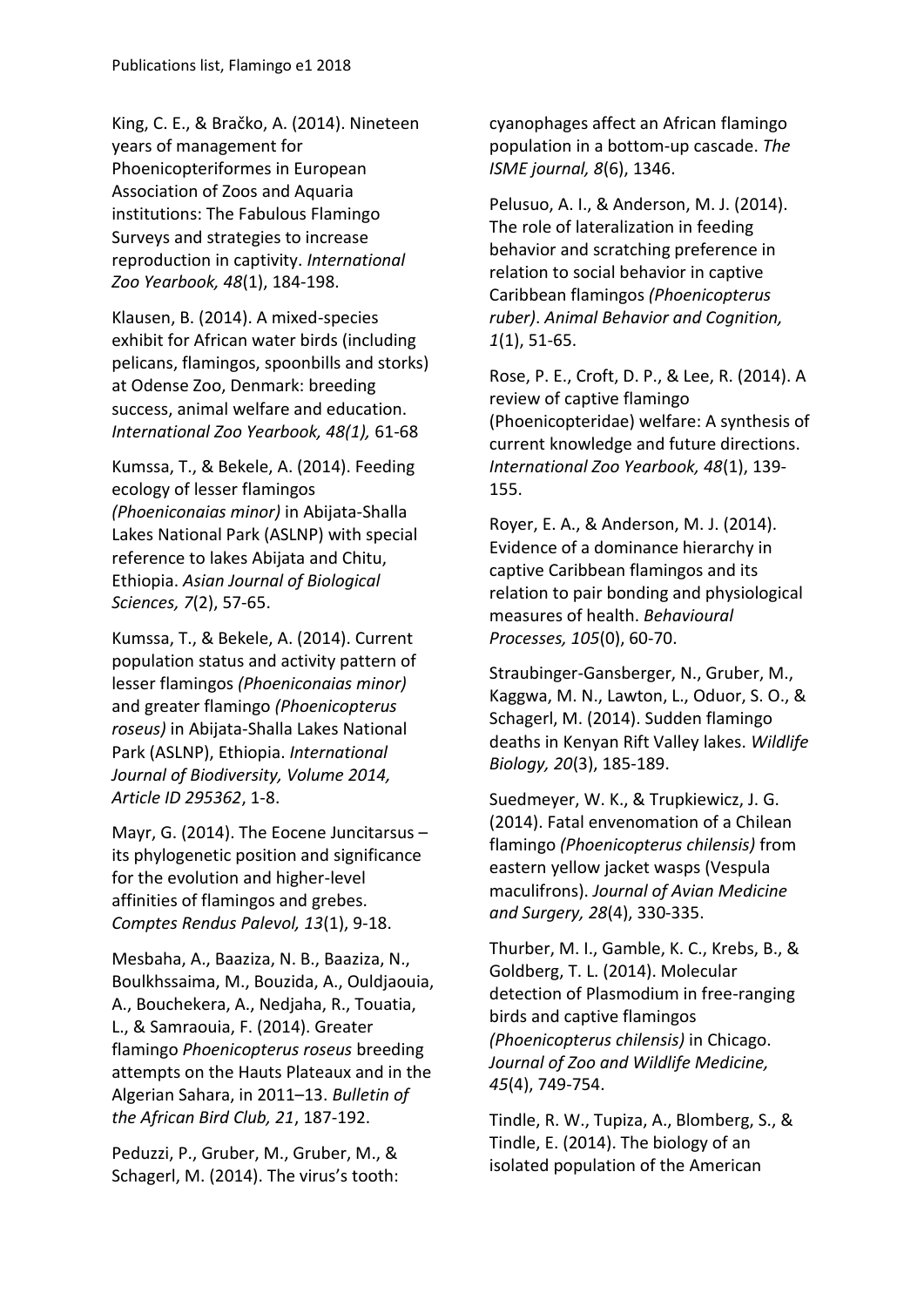flamingo *Phoenicopterus ruber* in the Galapagos Islands. *Galapagos Research, 68*, 15-27.

Tobar, C. N., Rau, J. R., Fuentes, N., Gantz, A., Suazo, C. G., Cursach, J. A., Santibañez, A., & Pérez-Schultheiss, J. (2014). Diet of the Chilean flamingo *Phoenicopterus chilensis* (Phoenicopteriformes: Phoenicopteridae) in a coastal wetland in Chiloé, southern Chile. *Revista chilena de historia natural, 87*, 1-7.

Torres, C. R., Ogawa, L. M., Gillingham, M. A. F., Ferrari, B., & Van Tuinen, M. (2014). A multi-locus inference of the evolutionary diversification of extant flamingos (Phoenicopteridae). *BMC Evolutionary Biology, 14*(1), 36.

Wyss, F., Wenker, C., Hoby, S., von Houwald, F., Schumacher, V., Doherr, M. G., & Robert, N. (2014). The effect of fine granular sand on pododermatitis in captive greater flamingos *(Phoenicopterus roseus)*. *Animal Welfare, 23*(1), 57-61.

Wyss, F., Wolf, P., Wenker, C., Hoby, S., Schumacher, V., Béchet, A., Robert, N., & Liesegang, A. (2014). Comparison of plasma vitamin A and E, copper and zinc levels in free-ranging and captive greater flamingos *(Phoenicopterus roseus)* and their relation to pododermatitis. *Journal of Animal Physiology & Animal Nutrition, DOI: 10.1111/jpn.12184*.

Yohannes, E., Arnaud, A., & Béchet, A. (2014). Tracking variations in wetland use by breeding flamingos using stable isotope signatures of feather and blood. *Estuarine, Coastal and Shelf Science, 136*, 11-18.

#### **2015**

Balkız, Ö., Onmuş, O., Sıkı, M., Döndürenc, Ö., Gül, O., Arnaud, A., Germain, C., İsfendiyaroğlu, S., Özbek, M., & Çağlayan, E. (2015). Turkey as a crossroad for greater flamingos *Phoenicopterus roseus*:

evidence from population trends and ringresightings (Aves: Phoenicopteridae). *Zoology in the Middle East, 61*(3), 201- 214.

Delk, K. W., Wack, R. F., Burgdorf-Moisuk, A., Kass, P. H., & Cray, C. (2015). Acute phase protein and electrophoresis protein fraction values for captive American flamingos *(Phoenicopterus ruber)*. *Journal of Zoo and Wildlife Medicine, 46*(4), 929- 933.

Henriksen, M. V. J., Hangstrup, S., Work, F., Krogsgaard, M. K., Groom, G. B., & Fox, A. D. (2015). Flock distributions of lesser flamingos *Phoeniconaias minor* as potential responses to food abundancepredation risk trade-offs at Kamfers Dam, South Africa. *Wildfowl, 65*(65), 3-18.

Hughes, A. L. (2015). Stability of social behavior in captive American flamingos *(Phoenicopterus ruber)*: A quantitative case study. *Zoo Biology, 34*(4), 305-313

Kight, C. R. (2015). *Flamingo*. London, UK: Reaktion Books.

Meekins, J. M., Stuckey, J. A., Carpenter, J. W., Armbrust, L., Higbie, C., & Rankin, A. J. (2015). Ophthalmic diagnostic tests and ocular findings in a flock of captive American flamingos *(Phoenicopterus ruber ruber)*. *Journal of Avian Medicine and Surgery, 29*(2), 95-105.

Parasharya, B. M., Rank, D. N., Harper, D. M., Crosa, G., Zaccara, S., Patel, N., & Joshi, C. G. (2015). Long-distance dispersal capability of lesser flamingo *Phoeniconaias minor* between India and Africa: genetic inferences for future conservation plans. *Ostrich, 86*(3), 221- 229.

Rose, P. E., & Croft, D. P. (2015). Evidence of directed interactions between individuals in captive flamingo flocks. *Wildfowl, 65*, 121-132.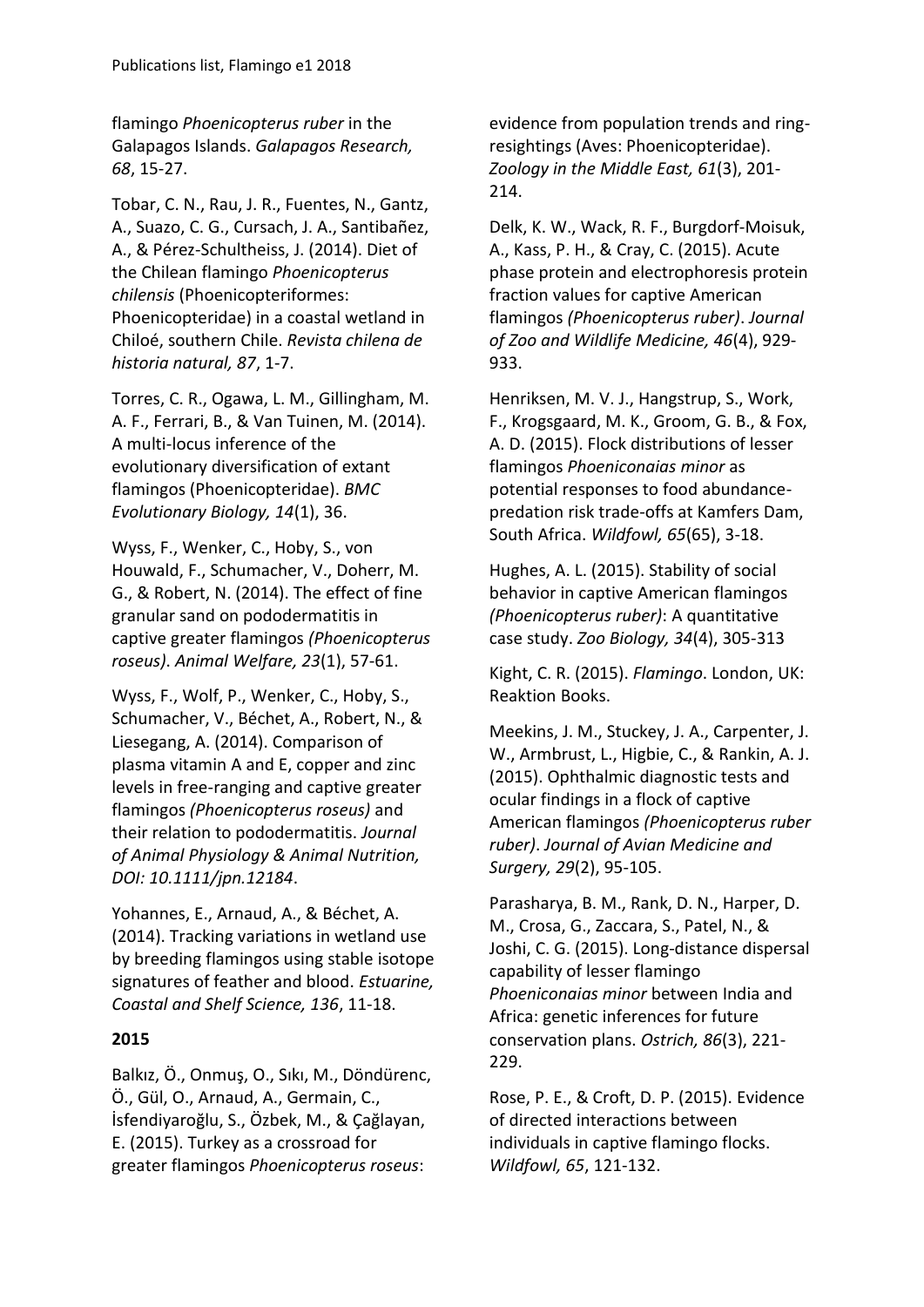Rose, P. E., & Croft, D. P. (2015). The potential of Social Network Analysis as a tool for the management of zoo animals. *Animal Welfare, 24*(2), 123-138.

Tebbs, E. J., Remedios, J. J., Avery, S. T., Rowland, C. S., & Harper, D. M. (2015). Regional assessment of lake ecological states using Landsat: a classification scheme for alkaline–saline, flamingo lakes in the East African Rift Valley. *International Journal of Applied Earth Observation and Geoinformation, 40*, 100- 108.

Torres, C. R., De Pietri, V. L., Louchart, A., & Van Tuinen, M. (2015). New cranial material of the earliest filter feeding flamingo *Harrisonavis croizeti* (Aves, Phoenicopteridae) informs the evolution of the highly specialized filter feeding apparatus. *Organisms Diversity & Evolution, 15*(3), 609-618.

Yim, K. J., Kwon, J., Cha, I.-T., Oh, K.-S., Song, H. S., Lee, H.-W., Rhee, J.-K., Song, E.-J., Rho, J. R., & Seo, M. L. (2015). Occurrence of viable, red-pigmented haloarchaea in the plumage of captive flamingos. *Scientific Reports, 5*, 16425.

Wyss, F., Schumacher, V., Wenker, C., Hoby, S., Gobeli, S., Arnaud, A., Engels, M., Friess, M., Lange, C. E., & Stoffel, M. H. (2015). Pododermatitis in captive and free-ranging greater flamingos *(Phoenicopterus roseus)*. *Veterinary pathology, 52*(6), 1235-1242.

#### **2016**

Freeman, H. D., Valuska, A. J., Taylor, R. R., Ferrie, G. M., Grand, A. P., & Leighty, K. A. (2016). Plumage variation and social partner choice in the greater flamingo *(Phoenicopterus roseus)*. *Zoo Biology, 35*(5), 409-414.

Frumkin, N. B., Wey, T. W., Exnicios, M., Benham, C., Hinton, M. G., Lantz, S.,

Atherton, C., Forde, D., & Karubian, J. (2016). Inter‐annual patterns of aggression and pair bonding in captive American flamingos *(Phoenicopterus ruber)*. *Zoo Biology, 35*(2), 111-119.

Gillingham, M. A. F., Courtiol, A., Teixeira, M., Galan, M., Bechet, A., & Cezilly, F. (2016). Evidence of gene orthology and trans‐species polymorphism, but not of parallel evolution, despite high levels of concerted evolution in the major histocompatibility complex of flamingo species. *Journal of Evolutionary Biology, 29*(2), 438-454.

Krienitz, L., Mähnert, B., & Schagerl, M. (2016). Lesser flamingo as a central element of the East African avifauna. In M. Schagerl (Ed.), *Soda lakes of East Africa* (pp. 259-284). Cham, Switzerland: Springer International Publishing.

Perrot, C., Béchet, A., Hanzen, C., Arnaud, A., Pradel, R., & Cézilly, F. (2016). Sexual display complexity varies non-linearly with age and predicts breeding status in greater flamingos. *Scientific Reports, 6*, 36242.

Rose, P. E., Brereton, J. E., & Gardner, L. (2016). Developing flamingo husbandry practices through workshop communication. *Journal of Zoo and Aquarium Research, 4*(2), 115-121.

## **2017**

Anderson, M. J. (2017). *Flamingos: Behavior, biology, and relationship with humans*. New York, USA: Nova Science Publishers Inc.

Chang, Y.-H., & Ting, L. H. (2017). Mechanical evidence that flamingos can support their body on one leg with little active muscular force. *Biology Letters, 13*(5), 20160948.

Gihwala, K. N., Pillay, D., & Varughese, M. (2017). Differential impacts of foraging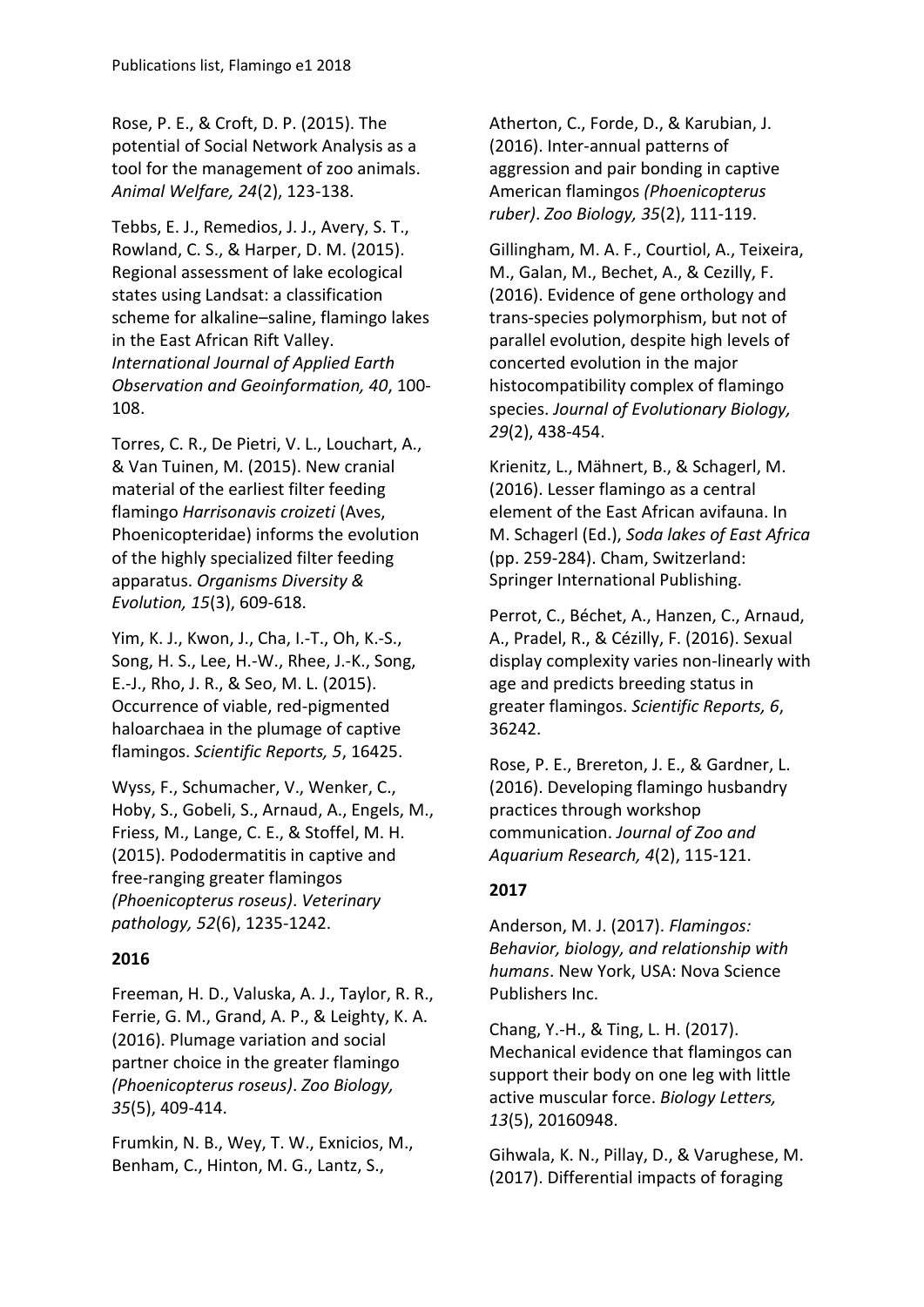plasticity by greater flamingo Phoenicopterus roseus on intertidal soft sediments. *Marine Ecology Progress Series, 569*, 227-242.

Khan, S. B., Javed, S., Ahmed, S., Shah, J. N., Al Hammadi, A. A., & Al Hammadi, E. A. (2017). Greater flamingo *(Phoenicopterus roseus)*: Important wintering sites and breeding records in the United Arab Emirates. *Zoology in the Middle East, 63*(3), 194-201.

Kurhade, S. (2017). Greater flamingo *Phoenicopterus roseus* mortality due to electrocution, in Ahmednagar District, Maharashtra, India. *Zoologica Bulgarica, 66*(2), 411-423.

McEntire, M. S., & Sanchez, C. R. (2017). Multimodal drug therapy and physical rehabilitation in the successful treatment of capture myopathy in a lesser flamingo *(Phoeniconaias minor)*. *Journal of Avian Medicine and Surgery, 31*(3), 232-238.

Núñez, V., Drago, F. B., Digiani, M. C., & Lunaschi, L. I. (2017). Nematode parasites of the Chilean flamingo, *Phoenicopterus chilensis* (Phoenicopteridae) from Central Argentina, with a description of a new species of Tetrameres (Tetrameridae). *Acta Parasitologica, 62*(2), 422-431.

Rose, P. E., & Croft, D. P. (2017). Social bonds in a flock bird. Species differences and seasonality in social structure in captive flamingo flocks over a 12-month period. *Applied Animal Behaviour Science, 193*, 87-97.

Sandri, C., Vallarin, V., Sammarini, C., Regaiolli, B., Piccirillo, A., & Spiezio, C. (2017). How to be a great dad: parental care in a flock of greater flamingo *(Phoenicopterus roseus)*. *PeerJ, 5*, e3404.

Sandri, C., Regaiolli, B., Franchin, M., Piccirillo, A., & Spiezio, C. (2017). Can greater flamingo recognize fertile vs.

infertile egg? A single case study. *Open Journal of Animal Sciences, 7*(02), 232

Scarton, F. (2017). Environmental characteristics of shallow bottoms used by greater flamingo Phoenicopterus roseus in a northern Adriatic lagoon. *Acrocephalus, 38*(174-175), 161-169.

Tobar, C. N., Rau, J. R., Santibanez, A., Fuentes, N., Cursach, J. A., Vilugron, J., Magro, A., & Perez-Schultheiss, J. (2017). Interannual variation in the winter diet of Chilean flamingo *Phoenicopterus chilensis* found in the marine wetland of Bahia Caulin, Chiloe, southern Chile. *Revista de Biologia Marina y Oceanografia, 52*(3), 523-528

## **2018**

Anderson, M. J., Jones, A. G., Schlosnagle, A. P., King, M. L., & Perretti, A. (2018). Examining unihemispheric sleep and its potential relation to lateral resting behaviour and unipedal resting stance in Caribbean flamingos. *Avian Biology Research, 11*(2), 74-79.

Galicia, E., Torres-Irineo, E., & Gasca-Leyva, E. (2018). Economic value of Caribbean flamingo *(Phoenicopterus ruber)* at Celestun Biosphere Reserve, Yucatan, Mexico: A birdwatching tourism approach. *Ornitologia Neotropical, 29*(1), 135-141.

Nergiz, H., & Durmus, A. (2018). Diurnal behaviour of greater flamingo *(Phoenicopterus roseus)* at Lake Ercek, Turkey. *Fresenius Environmental Bulletin, 27*(6), 4220-4223

Polla, W. M., Di Pasquale, V., Rasuk, M. C., Barberis, I., Romano, M., Manzo, R. A., Paggi, J. C., Farías, M. E., Contreras, M., & Devercelli, M. (2018). Diet and feeding selectivity of the Andean Flamingo *Phoenicoparrus andinus* and Chilean flamingo *Phoenicopterus chilensis* in